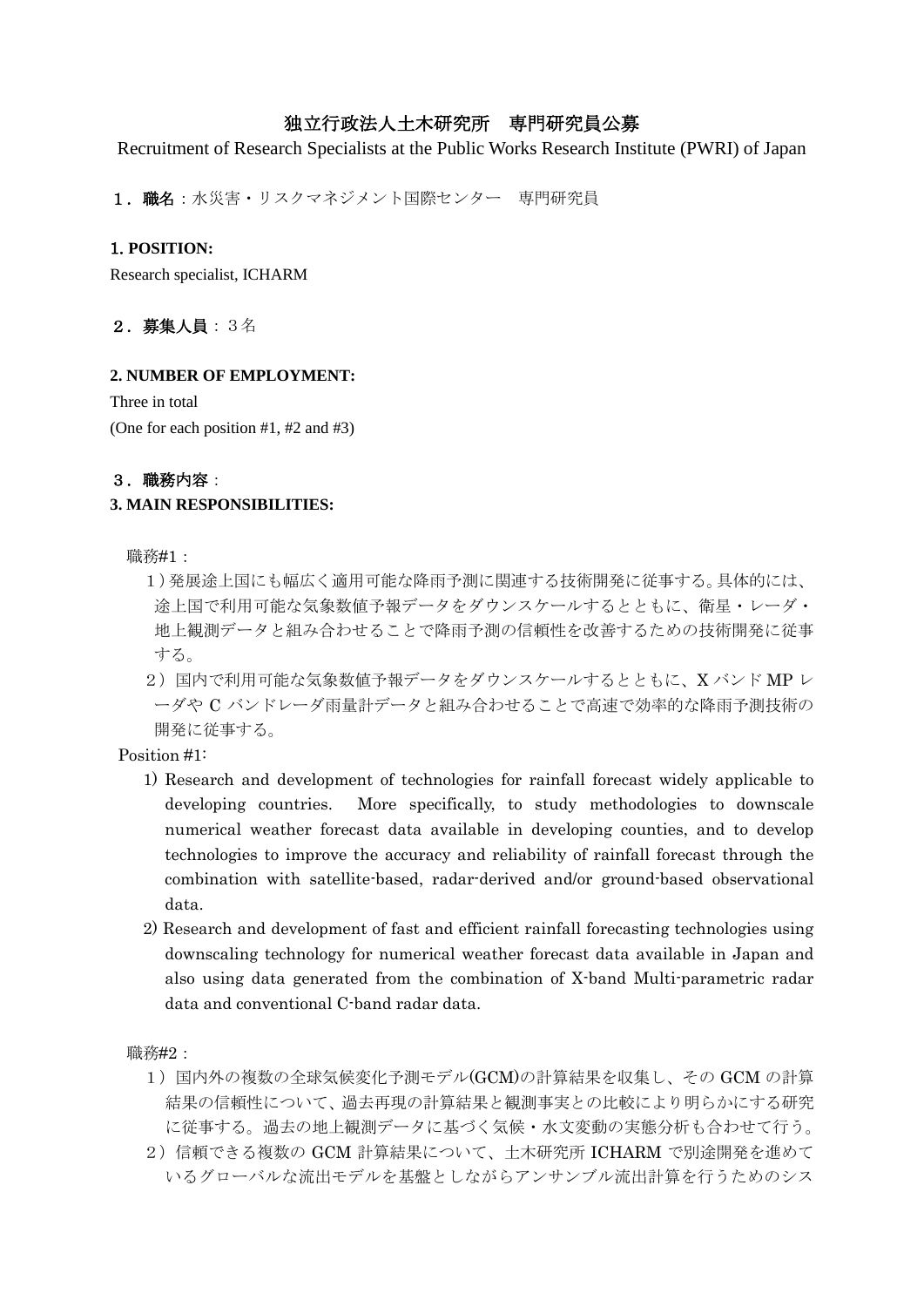テム開発を行い、シミュレーション計算の実施と分析に関する研究に従事する。 Position #2:

- 1) Collection of worldwide GCM (General Circulation Model for Global Climate Change Projection) outputs and reliability assessment of those outputs by comparing their simulation results with historical observational data. At the same time, analyses to quantify the past change and variability of climate and hydrology using ground-based historical observational data.
- 2) Research and development of a system to make model-ensemble runoff simulations and also of analyses with its simulations on the basis of the worldwide hydrologic model which ICHARM has been developing for climate-change impact-analysis and adaptation studies.

職務#3:

1) 土木研究所 ICHARM が開発を進めてきた総合洪水解析システム(IFAS)について、 CommonMP に対応するための改訂作業を行うとともに、IFAS を水資源解析目的にも使え るように拡張することを目的とした長期流出解析モデル改良検討、蒸発散・地下水や人工 水利用に係る追加モジュール開発に必要な研究に従事する。これらの改良・追加モジュー ルの検証作業においては、国内のみならず海外におけるデータを収集し検証作業を実施す る。

2)土木研究所 ICHARM が開発を進めてきた流域規模水・物質循環モデル(WEP)について、 モデルの改良・検証作業および適用ガイドライン作成についての作業支援を行う。

### Position #3:

- 1) The following tasks on the enhancement of Integrated Flood Analysis System (IFAS) for water resources management
	- i) Upgrade of IFAS (Integrated Flood Analysis System) to make it compatible with CommonMP
	- ii) Study on expand functions of IFAS for the purpose of water-resource analyses. The target function includes long-term hydrological analyses and development of additional modules such as evapotranspiration, groundwater, artificial water utilization, etc.
	- iii) Verification of the additional modules and the upgraded system with domestic and international data.
- 2) Support for studies to improve and verify the WEP model (a basin-wide physically-based water- and material-cycle model) and develop its guideline to apply to actual situations.

## 任用期間:

開始:平成22年5月6日、もしくは、それ以降できるだけ早い時期 終了:平成27年3月31日(予定) (契約については、年度更新とする。)

### **EMPLOYENT PERIOD:**

As soon as possible after May 6, 2010 to March 31, 2015 (about 4 years and eleven months)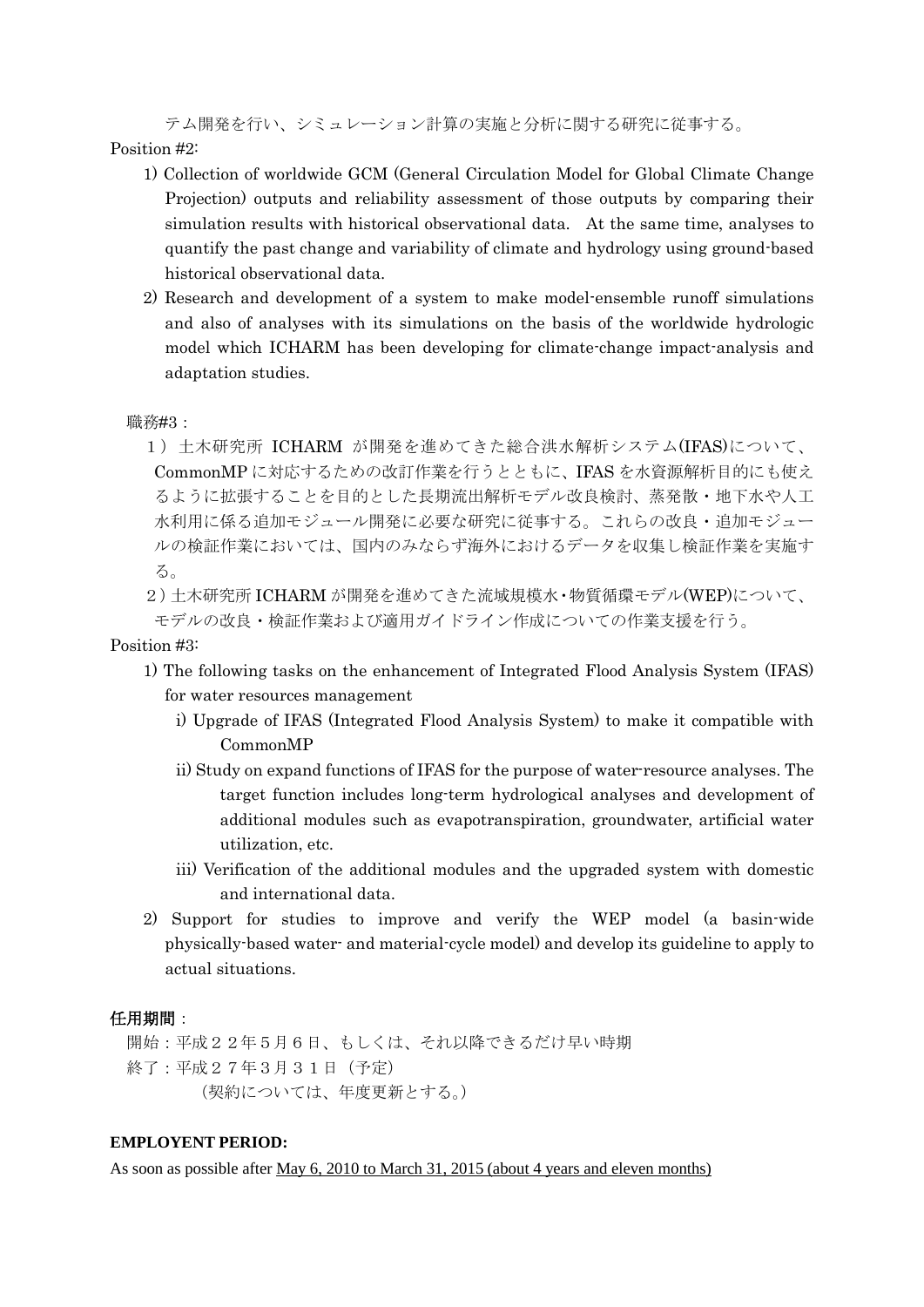(\*The formal contract will be renewed every fiscal year.)

# 職務条件および待遇:

| 給 与                                   | :経験年数等に応じて下記の範囲内で支給(平成 21 年 12 月現在)      |  |
|---------------------------------------|------------------------------------------|--|
|                                       | 日額 16,470~19,980円 (非常勤職員就業規則別表7)         |  |
| 就業時間                                  | : 8:30~17:15 休憩時間 12:00~13:00 (フレックス取得可) |  |
| 休<br>- 日                              | : 土日・祝日および年末年始(12/29~1/3)                |  |
| 休暇制度                                  | :1)年次有給休暇:1 年につき 10 日                    |  |
|                                       | (ただし、採用後3ヶ月以内は3日、同6ヶ月以内は5日の範囲まで)         |  |
|                                       | 2)特別有給休暇:忌引きなど                           |  |
|                                       | 3) 無給休暇:病気休暇など                           |  |
| 諸 手 当:時間外勤務手当、休日手当、期末手当(6月、12月)、通勤手当等 |                                          |  |
| 社会保険等:健康保険、厚生年金保険、雇用保険、労災保険           |                                          |  |
|                                       | 宿 舎 : 貸与制度あり                             |  |

#### **EMPLOYMENT CONDITIONS:**

| <b>Salary</b>    | : The salary will be provided within the following range depending on academic        |
|------------------|---------------------------------------------------------------------------------------|
|                  | degree, work experience and other considerations (as of December 2009).               |
|                  | JPY16,470-19,980 per day                                                              |
| <b>Hours</b>     | $: 8:30-17:15$ (Lunch 12:00-13:00) *Flexible working hours available.                 |
| <b>Holidays</b>  | : Saturdays, Sundays, national holidays, and New Year holidays (Dec. 29-Jan. 3)       |
| Leave            | : 1) Annual paid leave: 10 days per year                                              |
|                  | (Three days for the initial three months of the employment; five days for the initial |
|                  | six months of the employment)                                                         |
|                  | 2) Special paid leave: funerals and other special occasions                           |
|                  | 3) Unpaid leave: sickness and other similar cases                                     |
| <b>Allowance</b> | : Overtime work, holiday work, bonuses (June, December), commutating                  |
| <b>Insurance</b> | : Health care, pension, unemployment, work-related injury                             |
| <b>Housing</b>   | : Housing subsidy is available.                                                       |
|                  |                                                                                       |

# 応募条件: **QUALIFICATIONS:**

職務 #1:

- 1)水文学、気象学もしくはレーダ工学分野の博士の学位を有すること。
- 2)レーダ気象学もしくは気象数値モデル開発/応用分野に関する査読付論文を1篇以上発 表していること。
- 3)コンピュータプログラミング言語(Fortran, C,その他)に習熟していること。
- 4)英語での論文執筆能力・コミュニケーション能力を有すること。

Position #1:

1) Ph.D. in hydrology, meteorology or radar engineering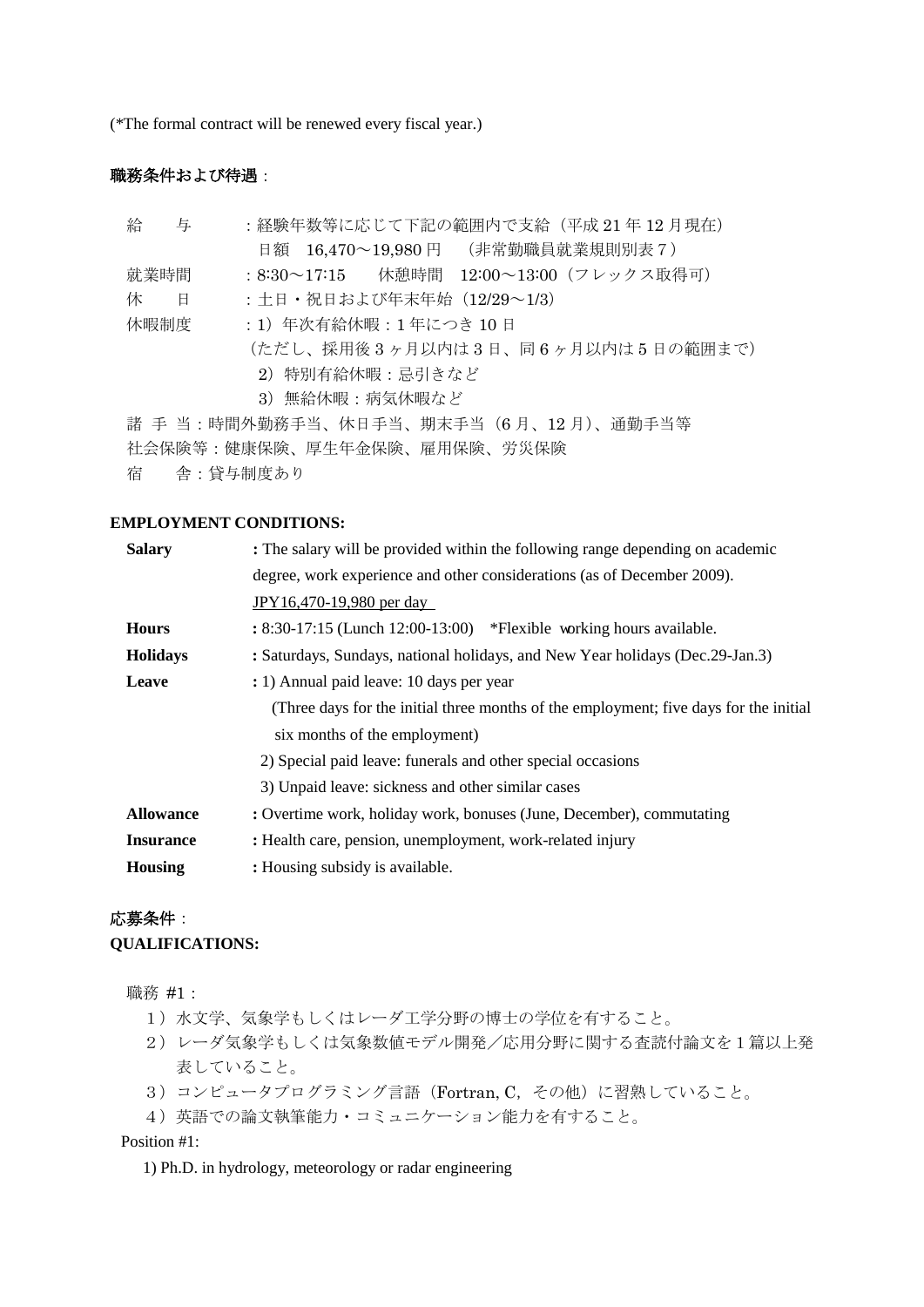- 2) Experience in publishing at least a peer-reviewed research paper in radar meteorology or development/application of numerical weather forecast/simulation models
- 3) Adequate expertise in computer programs and languages including Fortran, C, etc.
- 4) Good English skills to write research papers and communicate in various situations

職務 #2:

- 1)水文・水資源分野、河川工学分野、もしくは、気象学分野の博士の学位を有すること。
- 2)気候変動予測および水文流出解析分野に関する査読付論文をそれぞれ1篇以上発表して いること。
- 3) コンピュータプログラミング言語 (Fortran, C, その他) に習熟していること。
- 4)英語での論文執筆能力・コミュニケーション能力を有すること。

#### Position #2:

- 1) Ph.D. in hydrology, water resources, river engineering or meteorology
- 2) Experience in publishing at least a peer-reviewed research paper in climate change projection or basin-wide hydrological analysis
- 3) Adequate expertise in computer programs and languages including Fortran, C, etc.
- 4) Good English skills to write research papers and communicate in various situations

職務 #3:

- 1)水文・水資源分野もしくは河川工学分野の博士の学位を有すること。
- 2)水文流出解析分野もしくは水資源開発・管理に関する査読付論文を1篇以上発表してい ること。
- 3) コンピュータプログラミング言語 (Fortran, C 等) に習熟していること。
- 4)英語での論文執筆能力・コミュニケーション能力を有すること。

### Position #3:

- 1) Ph.D. in hydrology, water resources or river engineering
- 2) Experience in publishing at least a peer-reviewed paper in basin-wide hydrological analysis or water-resource development/management
- 3) Adequate expertise in computer programs and languages such as Fortran, C, etc.
- 4) Good English skills to write research papers and communicate in various situations

### 応募締切:

平成22年3月29日(月)必着

# **DEADLINE:**

Application must be received by 17:00, March 29, 2010 (Japan Standard Time).

# 選考方法:

書類審査(一次)、面接(二次)に基づき、知識、実務経験、過去の研究実績、研究意欲、英語 能力等を総合的に勘案して、最も適任であると考えられる者を選考する。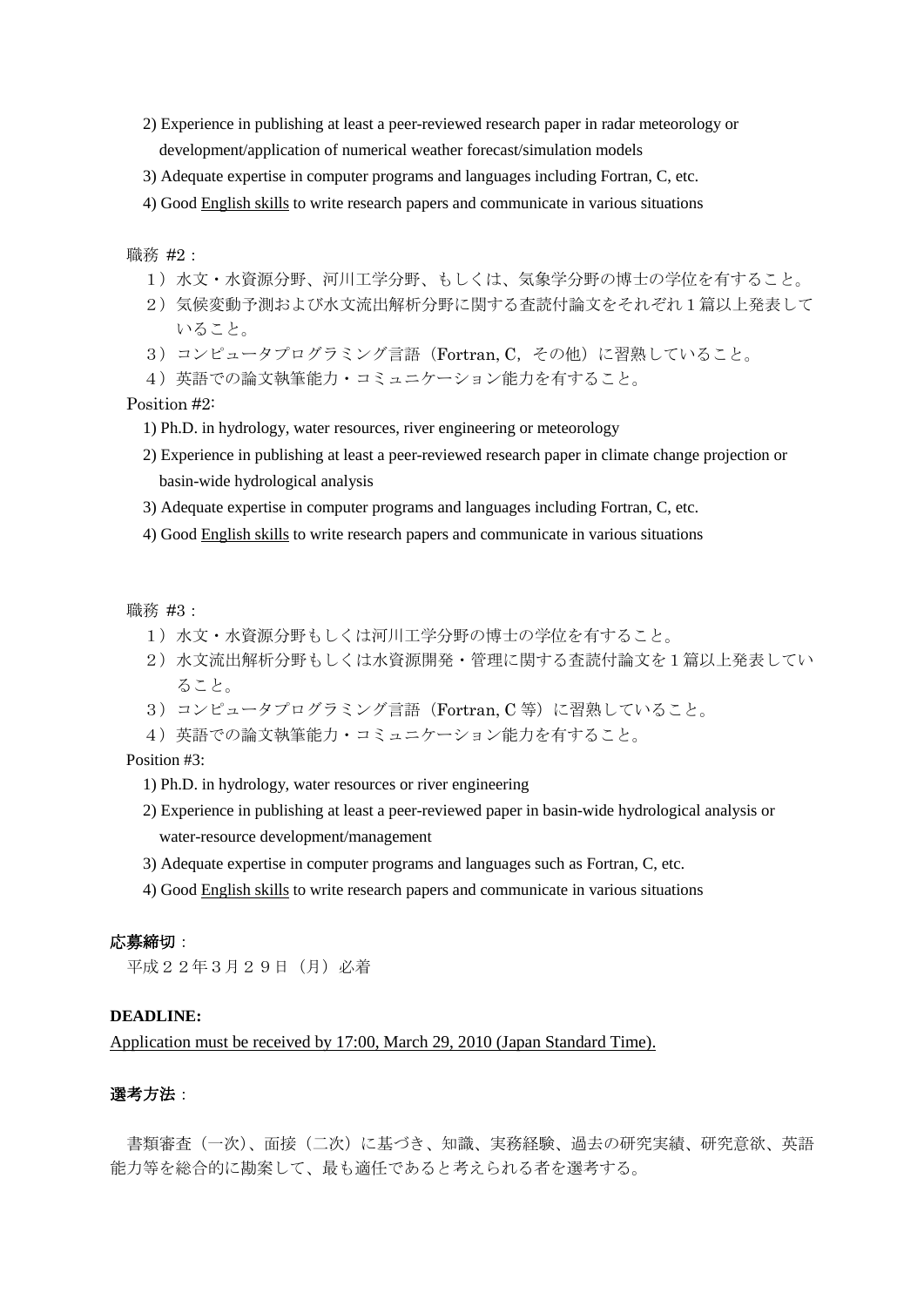### **SELECTION:**

One applicant will be selected for each position (three in total) through the application review (stage I) and interviews (stage II), based on multiple factors including expertise, work experience, previous research achievement, motivation, and English proficiency.

## 提出書類:

- 様式自由、書類の言語は、以下の(1)~(6)及び(8)は英語または日本語、 (7)は英語のみとする。すべてA4版とする。
- (1)履歴書
- (2)業績書
- (3)研究論文リスト
- (4)主要研究論文別刷り(コピー可)(5 件以内)
- (5)学位取得証明書(郵送に限る)
- (6)成績証明書
- (7)希望する職務と着任後の研究計画提案書(A4版 1 枚)
- (8)その他必要に応じて記載

#### **APPLICATION DOCUMENTS:**

The following documents (1)-(6) and (8) must be written in either English or Japanese, and (7) must be in English. All the documents must be in A4 size. No set format is specified.

- (1) Curriculum vitae
- (2) Previous achievements
- (3) List of published research papers
- (4) Copies of principal published research papers (up to five papers)
- (5) Certificate of the PhD (This must be sent by registered mail.)
- (6) Academic transcript
- (7) A prospective research plan in relation to the position you're applying for. (This document must be written in English within one page. No Japanese is allowed.)
- (8) Additional information (if necessary)

### 書類提出先·問い合わせ先:

〒305-8516 茨城県つくば市南原1番地6 独立行政法人土木研究所 水災害・リスクマネジメント国際センター 深見和彦、中村美貴子 封筒に「専門研究員応募書類在中」と明記の上、書留で郵送のこと TEL: 029-879-0854 FAX: 029-879-6709 E-mail: m-naka77@pwri.go.jp

### **ADDRESS FOR APPLICATIONS AND INQUIRIES:**

Contact: